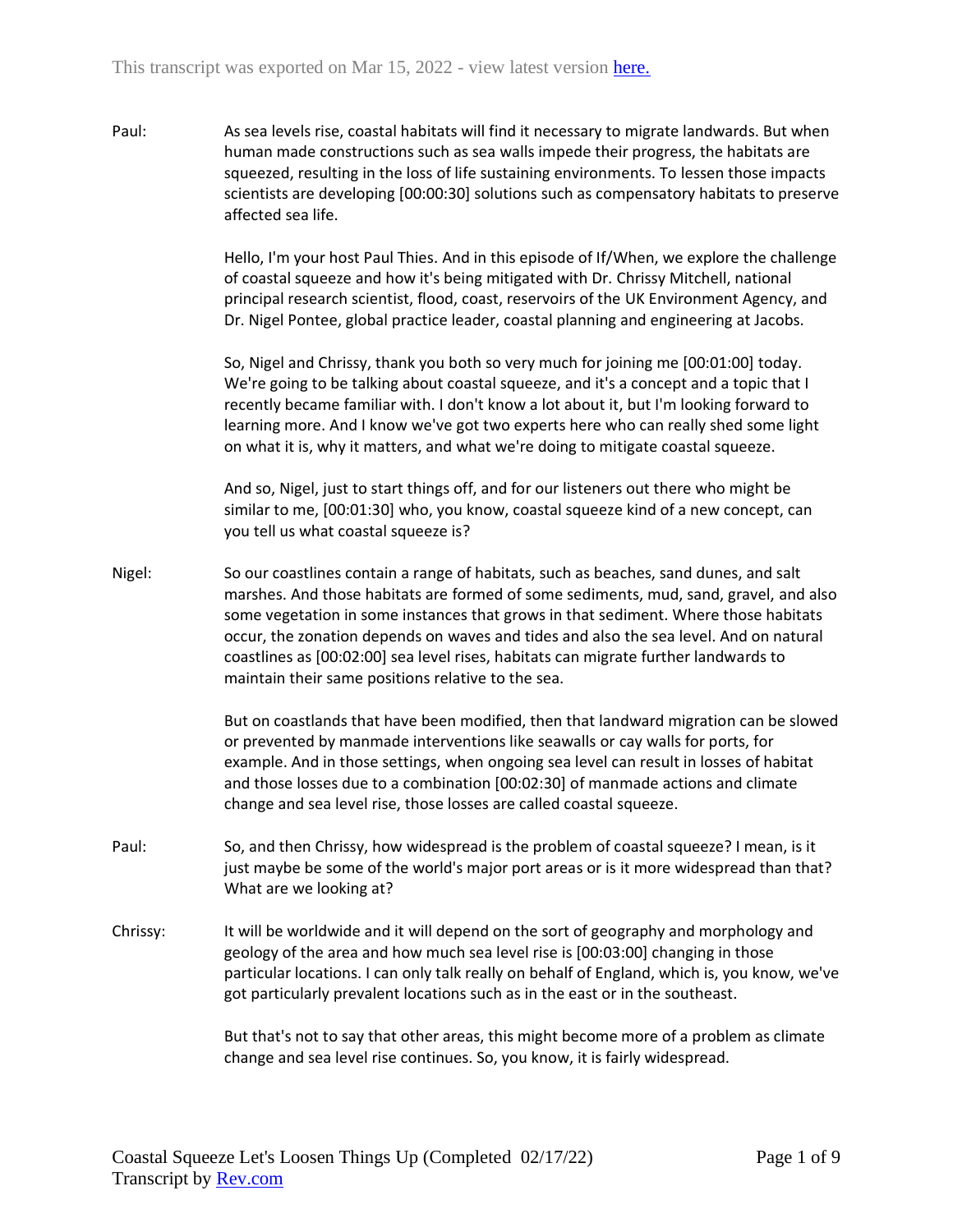The estimates of coastal squeeze losses have been used to set targets here. And [00:03:30] really that's to create new replacement or compensatory habitats around the country. So, by that I mean that once we've assessed them, once we understand where they are, we take that land area and then we compensate those habitats elsewhere.

And we've been really closely working with other organizations here in England, such as Natural England through estuary and coastal monitoring and assessment service. And really to get a really good understanding of [00:04:00] sea level scenarios and the sensitivity to intertidal habitat loss.

And by doing that, we're constantly refining those estimates of losses and gains. It's not all one way. And we get to understand more about coastal squeeze. And I guess in particular, what we've learned from recent research is there's no simple one cause of this habitat loss. And this will be the same all the way around the world, that these losses that have been observed [00:04:30] are due to multiple causes. And that makes it quite a challenge to assess just how big a problem it is.

So when you ask how widespread the problem is, in England alone there's, there's about 250 locations of between 0.1 and one kilometer in length where we think closer attention will really benefit the way we manage the coast there.

- Paul: Hmm. Interesting. So, one thing I want to pick up on that you said, [00:05:00] if I understood you correctly now, are there efforts to move habitats, move wildlife, and kind of relocate some of those, the biologies to other coastlines maybe in England for instance? Is that correct?
- Chrissy: That's exactly. That's pretty much it.
- Paul: Wow.
- Chrissy: So, if one area is squeezed where, for argument sake, the entire habitat is lost, then we will look as part of a scheme or something that happens in that area, [00:05:30] we will look to provide or compensate that habitat by building more of it elsewhere. Yes.
- Paul: Interesting. Okay, cool. Well, I think I want to pick back up on that here in just a moment, because I think that's very fascinating. I can imagine those life forms and that the habitats are very sensitive. So I'm sure it's very delicate work.

Now Chrissy, you recently have published some research that considers coastal squeeze. Can you tell us a little more about that?

Chrissy: Yeah, sure. So this research report was commissioned [00:06:00] under the joint Defra, which is our ministry, our government here in England, environment agency, and the Welsh government natural resource as well. It is an R&D program. So, that's where I work. And it brought together key organizations that alongside those mentioned, like Natural England and Scotland and marine maritime organizations, and it also brought together experts from across schemes where this is already happening, and [00:06:30]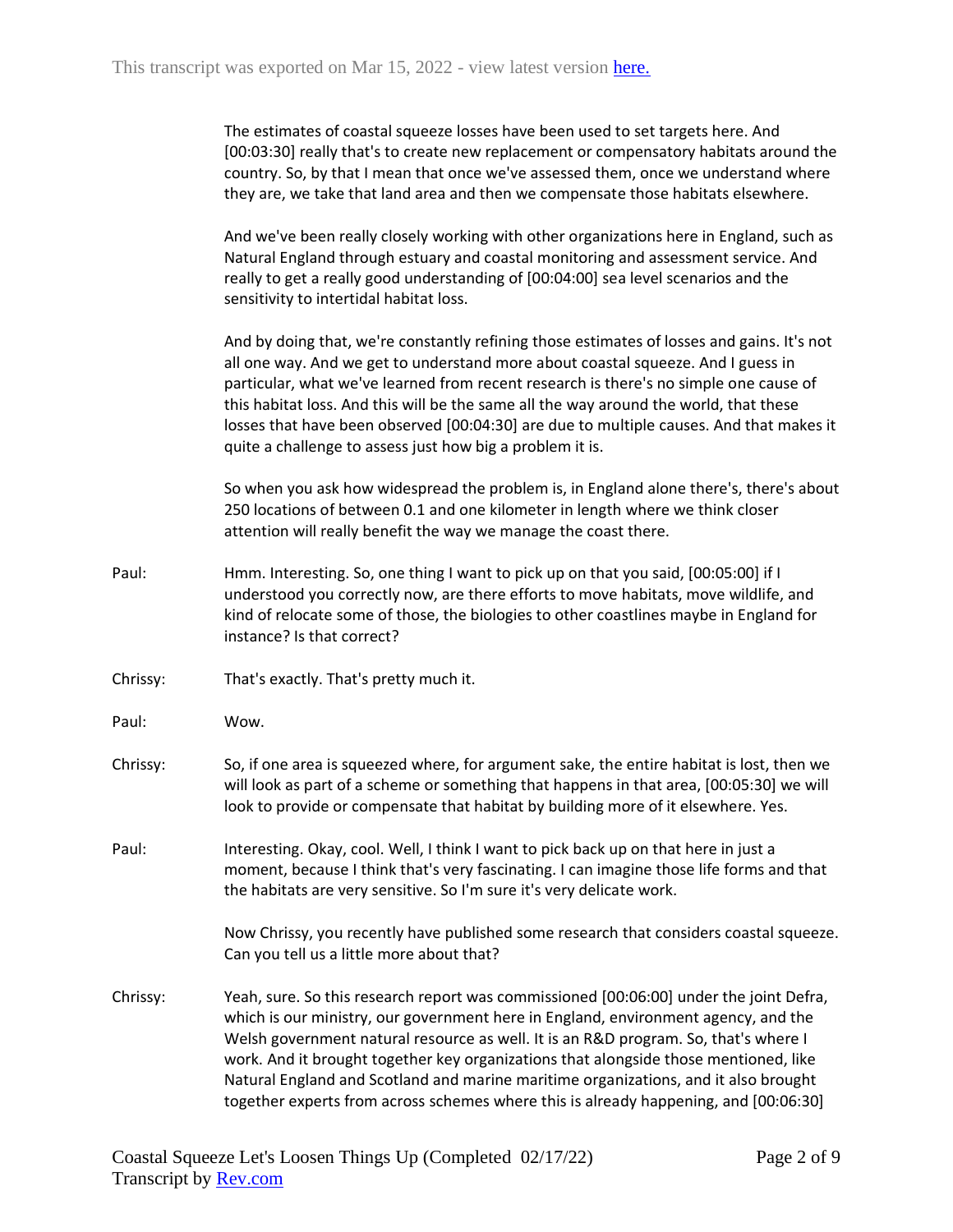our rail network, rail, and councils, and universities. Brought them all together to try and look at really understanding coastal squeeze and providing a sort of standard approach.

So, you can find this research on www.gov.uk, and simply by typing "coastal squeeze" there. And I guess what's worth mentioning is that this project was really successful in a number of areas. [00:07:00] It was led by Jacobs who Nigel is, and, and supported by Kenneth Pye Associates. And it provided really clear guidance on which environments coastal squeeze applies to. So, we had a really good idea, but this provides really a good understanding and some clear guidance on how to actually apply methodologies in those areas.

And the second part would be standardizing that methodology. So what we were finding across the country was that [00:07:30] people were assessing this in different ways. And we didn't want to constrain people, but we wanted to be able to provide a good practice so that we could have an understanding nationally of how big a deal this is. So, it sounds simple, but it's certainly not. And this report provides that standard methodology.

And then finally, and possibly most importantly, all those parties came together and agreed [00:08:00] a carefully defined definition. And that's really important because that underpins everything and it supports sort of consistency in the way we assess and understand what is coastal squeeze and how we can act on that.

So, this research report is available. It's out there, it was published earlier this year. And it's been used already to improve some of our underlying data. And it's provided further consideration and support to the assessors and the methods they use. And it's being [00:08:30] used to underpin statutory habitat compensation programs associated with flood and coastal management activity.

But outside of the environment agency, with some of those other organizations that I've mentioned, I know that it's led to updating their guidance and they're also using this to support them in their assessments.

Paul: Excellent. Excellent. And I'm sure it's information and research that is relevant and will be useful for other geographies. And we'll [00:09:00] touch on that here in a moment. But, accounting for differences obviously in climate and the the south of England is obviously going to be very different than say, the Eastern coast of India or whatnot. But there probably are some relevancies as well.

> Now Nigel, regarding coastal squeeze, what new developments are you seeing in your work? What is your work showing you that you'd like to comment on?

Nigel: I guess to put it in context, the term coastal squeeze, especially [00:09:30] in the UK context has been in use since the late 1980s, early 1990s. And it's become quite pervasive as a concept, quite widespread. And it's been a real, as Chrissy said, it's become a real driver for creating compensatory habitat. And what we've done in this particular project, we've taken a closer look at previous definitions and methods, and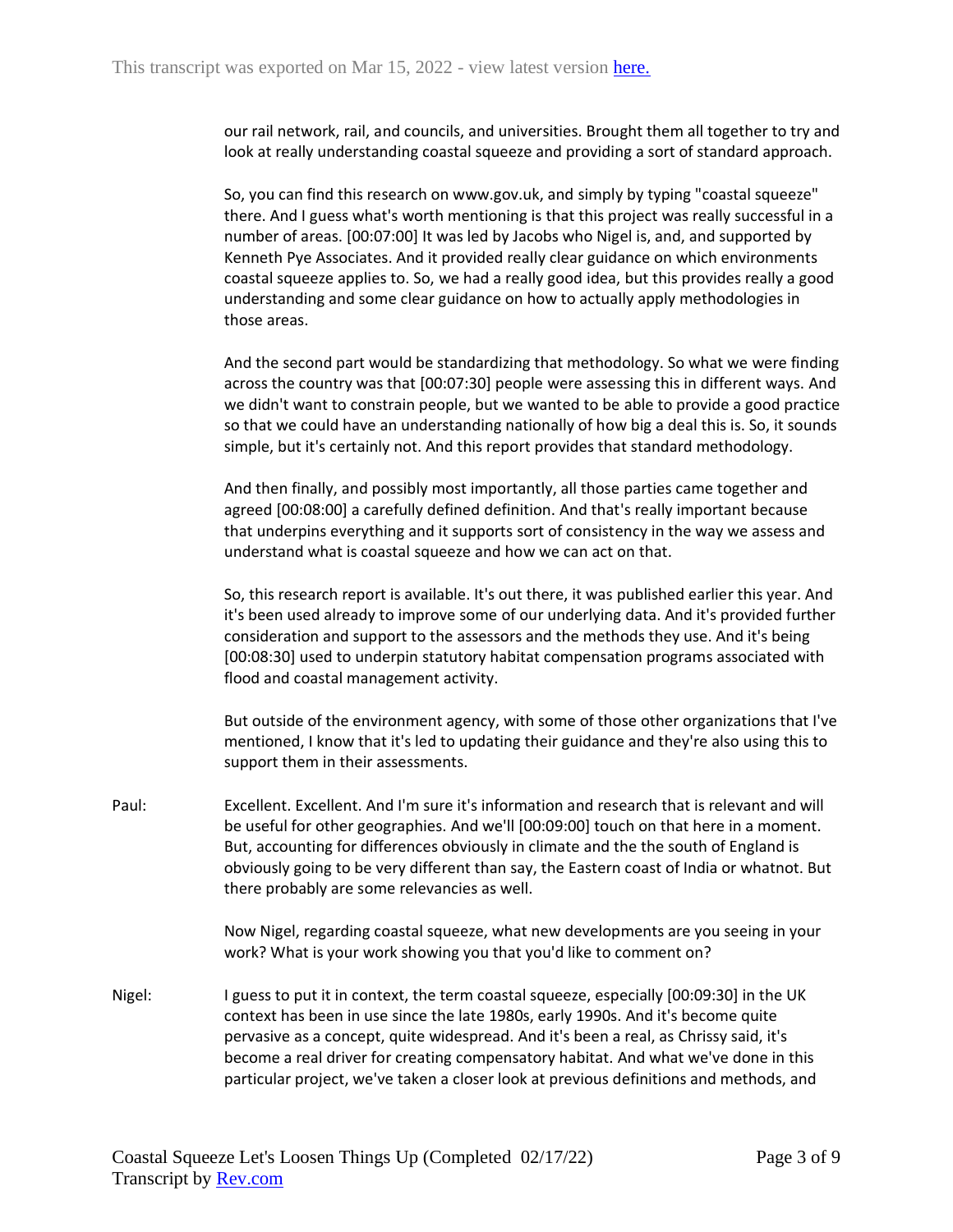built on about 10 years of work that we've been doing for [00:10:00] the Environment Agency around Britain and a series of journal papers and conferences.

And what we've come up with is a new definition. And that's one of the most important things. And there's a number of differences between that definition and earlier definitions. And I'll just pull out three important differences just to briefly talk about here. Firstly, our new definition includes a range of coastal structures and management activities [00:10:30] and explains how they can cause coastal squeeze. And that's different because in the past, the focus was on flood defenses alone. And we've shown that other structures such as railway embankments or cay walls could have similar effects. Or even management activities in some instances.

A second important difference is we've shown that this idea of coastal squeeze, that habitats are lost by a combination sea level interacting with a man-made structure, [00:11:00] then that process can affect a range of habitats. And in the past, we tended to think of just salt marsh and mud flat habitats being affected. But what we've shown in this work is that this can affect a range of other habitats. We list of further eight types of habitat, including beaches, sand dunes, and lagoons on the coast. And that's a real step forward to clarify that, make it clear.

And then the third thing I wanted to draw out was this [00:11:30] definition for the first time consistently includes some terms relating to habitat quality. In the past, we were just concerned about losses of areas of habitat. Here for the first time we bring in the quality of those habitats as well.

So there's just three main differences that are sort of subtle technical details. But that's really important because these definitions go on to drive our requirement to generate compensation [00:12:00] for the losses.

- Paul: So, if I understand correctly, so the reason the definitions are important is because then it helps you determine where coastal squeeze is occurring, such that it actually requires action. And then maybe, I'm assuming, being able to designate an area as undergoing coastal squeeze. Then you can drive funding, and research, and attention for that. So it's just making sure everybody gets on the same page. So it's like, [00:12:30] we've got to take care of the beach here at X, Y, and Z, because it clearly falls within the range that we've defined. Is that kind of why these definitions are so important?
- Nigel: Yeah, yeah, absolutely. Just as you say, it's really important for agreeing the causes of loss and then what should be done to compensate for those losses. So, these sorts of investigations are very technical. But ultimately, they lead to projects [00:13:00] creating new areas of habitat. And those projects are expensive. They typically can cost millions of pounds. One I'll describe later cost 20 million pounds. And so you want to be sure that you are providing the correct compensation for the correct type of losses. So this detailed technical work underpins that.
- Paul: Excellent. Now, you mentioned salt marshes and some other habitats that it sounds like those were kind [00:13:30] of the preliminary ones that were getting attention. But then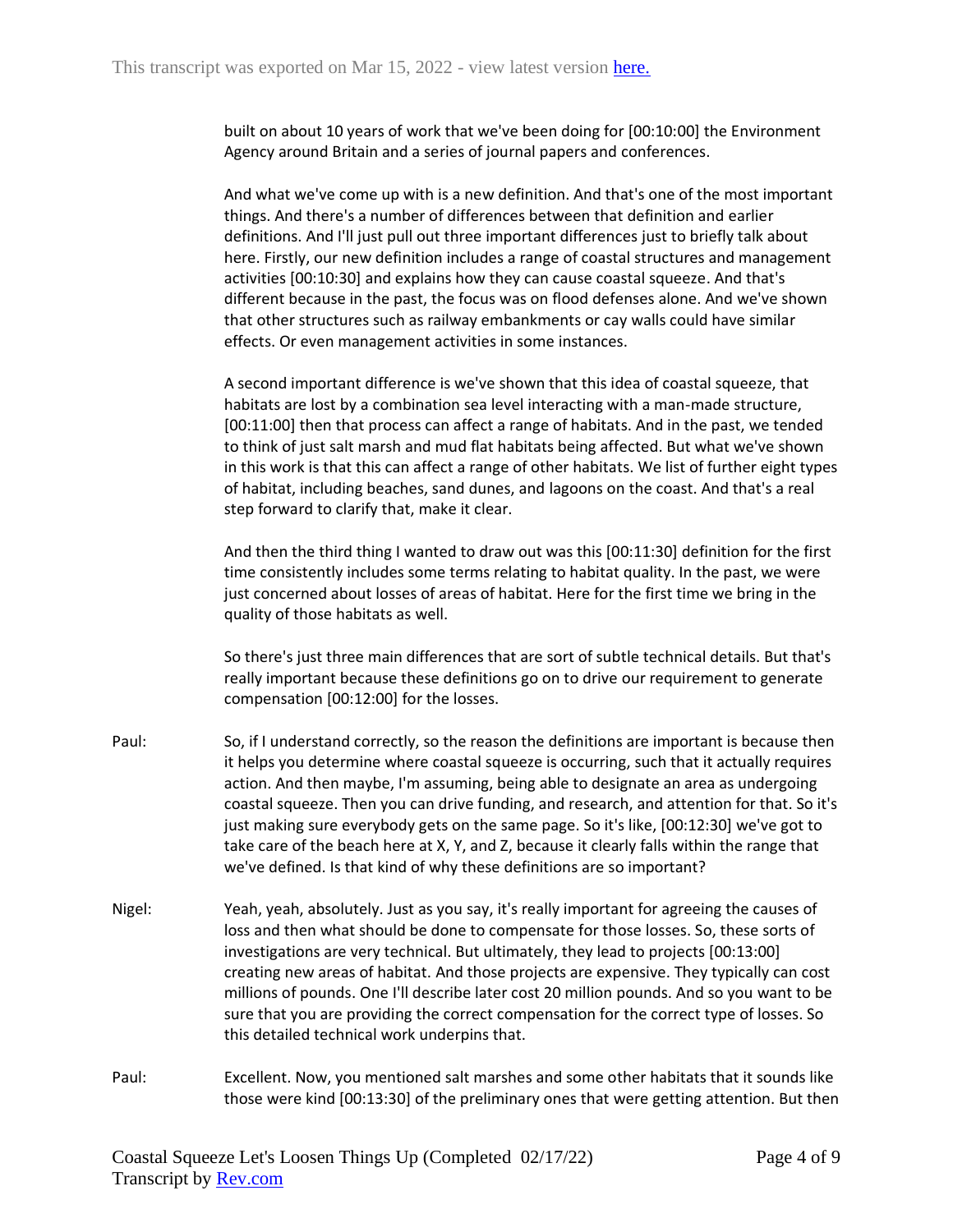the definition is expanding to look at others. Are some habitats or geographies at greater risk than others?

Nigel: I can answer part of that question at least, that definitely some geographies are higher risk areas. I mean, there's some underlying requirements for coastal squeeze to occur. You need have sea level rise. You need to have some sort of man-made structure [00:14:00] or activity that's preventing your habitats moving. If you've got those things in play, coastal squeeze is a risk. And furthermore, in areas with more rapid rates of sea level rise or areas with lower sediment supply, so less availability of sands and muds and gravels that help nourish those habitats along our coast, we have those two things, high sea level rise, low amount of sediment, then your habitats [00:14:30] are more vulnerable to change and more vulnerable to coastal squeeze.

> And at least in the UK, as Chrissy alluded to earlier, those types of conditions tend to be more prevalent on the south coast of Britain and the southeast coast. And around the world, there'll be areas which have higher rates of sea level rise and lower sediment supply and. And it's those areas that are most vulnerable to coastal squeeze.

And [00:15:00] the other part of your question was are certain habitats more vulnerable. I guess the honest answer right now is, we don't know. There are about 10 or so types of habitat in England and Wales that are potentially vulnerable to change. And I don't have an idea of the different vulnerability of the different habitats at this stage.

- Paul: So, maybe as our technology continues to advance and we're able to detect with a greater refinement of sensitivities [00:15:30] on the data and what the various dynamics at play, maybe those will become even more self evident, like the degree to which the risk is present.
- Nigel: Yeah. I mean, that's a good point. And it reminds me to say that we do these scientific studies, but the real proof comes from collecting data and monitoring the data. So, this report clarifies some of the underpinning science, some of the causes, some of the things to look for. [00:16:00] And going forward, that's what we in this country and others elsewhere in the world will be doing, monitoring and seeing if these changes are being realized.
- Paul: That's interesting. And I imagine in the scientific community, there is some like data exchanging and conferencing and sharing knowledge across the different geographies. You know, this is what we're hearing, or this is what we're seeing in Asia versus this is what we're seeing in Northern Europe or the Caribbean or whatnot. But [00:16:30] that's fascinating. So, what are some of the things that Jacobs and the UK Environment Agency are specifically doing to counteract coastal squeeze?
- Chrissy: Well, I mean, I'll let Nigel explain some of the specifics in a minute. But, in broad terms, we are basically looking to use the best of the expertise that we have across many organizations and work truly in partnership here. This is a challenge and there are answers, but as you can tell from what we've been discussing, [00:17:00] it's not easy.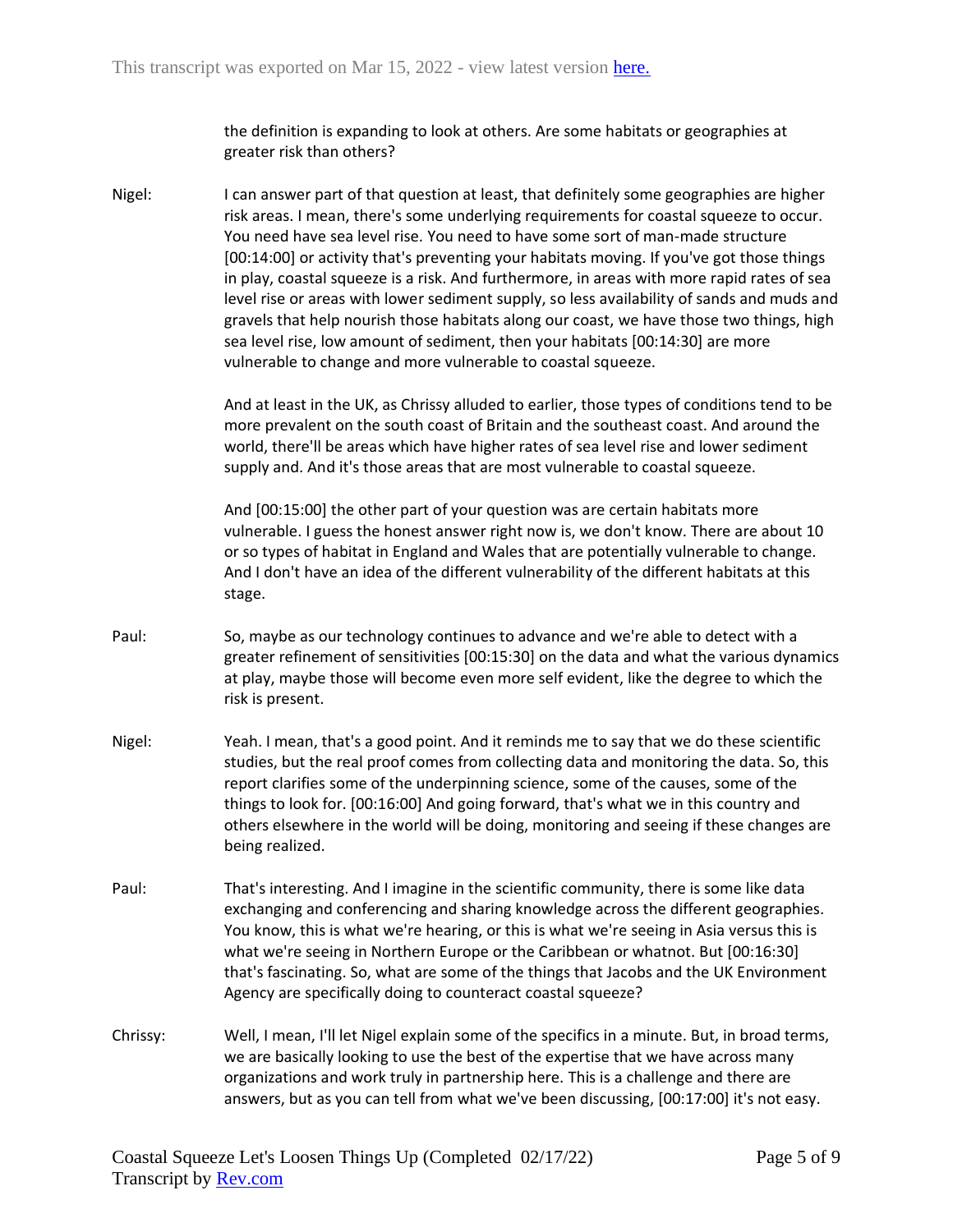And it's really important to have this good evidence base to carry out these assessments and back up the decisions that are being made.

So, we've got to look at how we are considering a cost effective planning along the coast. And we've really got to have an eye on recognizing opportunities for adaptation and think about long term resilience. You know, how we're going [00:17:30] to manage these coasts in light of this sort of changing climate.

We've got some good structure here. We've got the environment bill and the 25 year environment plan that supports us here in England. And those, alongside habitat regulations, really set the principles and the direction for what we're doing. And I guess from an environment agency perspective, we've got shoreline management plans, which break the country down and look at how we're managing [00:18:00] those shorelines. And we've also got habitat plans. And we look to commission work that such as realignments schemes, where we sort of shift the coastline.

Those have been ongoing for quite a number of years now. So we're we're already taking action to address this situation and look at it. It's just that we're learning more and more, and we're getting some clear, good evidence to support the ways we do this. And I guess really ultimately, we're trying to [00:18:30] provide this sort of national overview. And there's a group that we have called the habitat conversation and restoration program that takes in all this information from these various locations, and really looks to consider those projected losses and consider compensatory habitat across the national picture. So, that's just some of the things we're doing to look at coastal squeeze on a broad context. But I'll pass you over to Nigel now to sort of detail some of the specifics.

- Paul: [00:19:00] Excellent. And so Nigel, just again, the question is what are some of the things that Jacobs and the UK Environment Agency are specifically doing to counteract coastal squeeze?
- Nigel: I mean, as Chrissy says, the environment agency has taken a lead role in the UK in identifying and offsetting the impacts of coastal squeeze through some of the long term planning studies that they do coordinate called these shoreline management plans, but also through the projects on the ground to create replacement habitats. And Jacobs is one [00:19:30] of the in suppliers of coastal services to the environment agency covering all of these aspects of work. And so, for my part, a significant part of my career over the last 20 or so years has been the creation of new habitats through the process of managed realignment, whereby we move a flood defense further landwards, and create more space for habitat.

And so, one recent example that we did for the environment agency is the Steart Marshes [00:20:00] scheme in Somerset. That project created over 400 hectares of habitat, including some 250 hectares of intertidal habitat. We realigned some defenses. We moved them landwards, we created some openings so that the sea and reenter that land that was hundreds of years ago was formerly intertidal area.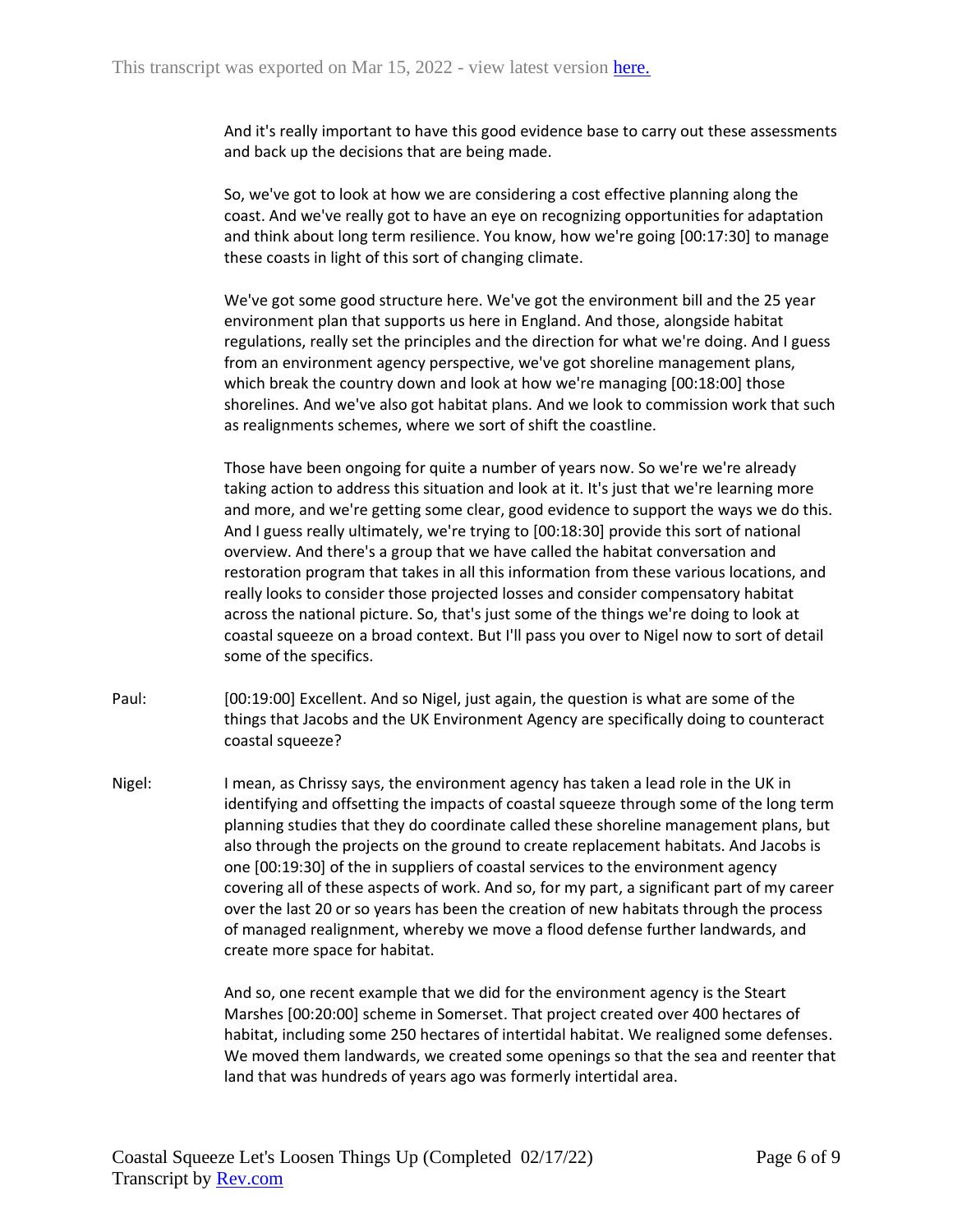And that scheme today, which is managed by the wetlands and wildfowl trust, attracts thousands of visitors each year, not only [00:20:30] humans, but birds and other animals as well. And recent research has shown that that scheme in the first four years has locked away nearly 40,000 tons of carbon in its first four years. So, these schemes as well as creating biodiversity benefits, are creating other benefits to help offset some of our climate change impacts.

- Paul: Excellent. Excellent. All right. So for my next question, Nigel and Chrissy, I've [00:21:00] got this one for both of you. And Nigel, I'm going to start with you this time, just going to ask you, how do you see coastal squeeze remediation field evolving in the next three to five years?
- Nigel: I think let's just put a bit of context to that then. In Britain, perhaps in lots of other places in the world, we've had a long recognition of the value of nature for nature's sake, if you like. Habitats providing habitat for different species of animals [00:21:30] and plants. And we've been doing that for at least 50 years, if not longer. But today we're increasingly recognizing that those habitats may have additional benefits for humans. And those additional benefits are often called ecosystem services.

So for example, the benefits of spending more time in the natural environment have been recognized and demonstrated over the last couple of years for improving our general wellbeing. You know, that's an important thing we get out of the natural environment. In the correct settings, creating additional coastal [00:22:00] habitat can help reduce flooding and erosion on our coast, the habitats themselves form natural flood defenses.

And then a particularly topical one at the present time is that coastal habitats such as salt marshes are important stores of carbon. They remove huge quantities of carbon dioxide from the atmosphere each year and bury it within sediments. So, these habitats can perform multiple functions. And in the future with increasing [00:22:30] rates of sea level rise, these coastal habitats may be at risk of loss due to coastal squeeze and other forcing factors.

So, what we've learned from this project is that causes of coastal habitat loss are many and varied. In the past maybe coastal squeeze has been used a little bit as umbrella term and used to cover multiple causes. But regardless of that, the methods we've developed in this project allow these various causes to be teased [00:23:00] out and understanding those causes is the first step in choosing the best way to manage our coastal habitats. And so, I think in the next three to five years, I think we'll become even more interested in conserving and enhancing and re-creating coastal habitats for a variety of reasons, for nature itself, for climate mitigation, and for climate adaptation as well.

Paul: Excellent. And then Chrissy, how do you see the coastal school's remediation field evolving and in the [00:23:30] three to five years?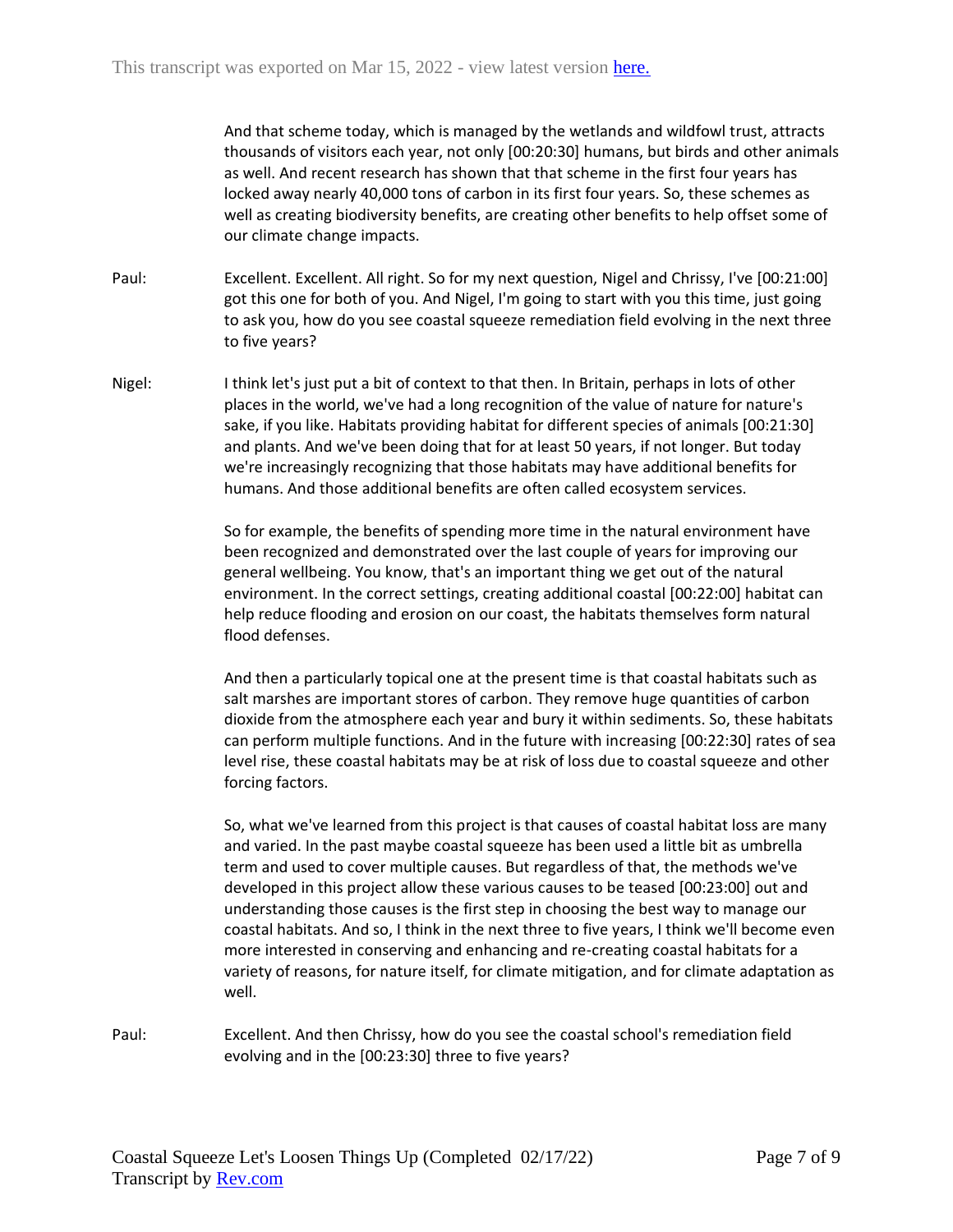Chrissy: Yeah, I mean, I guess from government perspective, the overriding ambition of the environment agency is to leave the environment in a better place. And that translates to this as well. So, in relation to coastal squeeze, I'm hoping our listeners agree that this, we are looking to drive the restoration of the natural environment rather than continually compensate for it. So, it's important that we still have these habitats [00:24:00] and that. But really we've got to look at how we can best improve the natural environment.

> And Nigel's done a really good job there of mentioning a very clear ambition of ours, which is for net zero carbon by 2030 here in the UK. And recent research from this same joint R&D program has looked at carbon offsetting and the importance of habitats as carbon stores. So, as the pressure increases to find these sort of financially viable carbon balance [00:24:30] alongside the needs of the environment, and alongside increasing climatic related factors like sea level rise, the attention is going to be more and more focused on this sort of habitats.

And alongside this with the changing climate, there's a recognition of a sort shifting baseline here. And we need to provide a really strong evidence base to support long term resilient decisions while taking this non-stationarity into account. We're not there yet. This is something [00:25:00] we're sort of hoping to be working on in forthcoming years.

It's worth mentioning as well, that when it comes to flood management and coastal defenses, we can only invest in flood and coastal infrastructure here at any of the protected sites, of which there's many around the coast, if there's an overriding benefit to public interest. And if we can show that the lost habitat will be otherwise compensated. So, it requires really strong local evidence to underpin these decisions. And [00:25:30] I see this research really helping us underpin these as we move forward.

So, as a result of this, watch out for further commission modeling and understanding of projected losses and really being able to apply this in those assessments.

Of course, running steadily in the background is the need for cost effective mitigation and conservation program that's part of our regulations. And that's led through those things that I mentioned earlier, the shoreline management plans, habitat planning, et cetera. [00:26:00] So, that of course is still ongoing.

I guess, if I reflect on all that we've talked about here, one of the things that really jumps out and that we've learned over our time together, is that good communication and the sharing of the good practice is fundamental. I mean, it goes across all subject matters. But engaging early and with a really good understanding of multiple benefits, you can help local communities to really buy into that long term adaptation. There's some difficult choices here, and it's really important the community [00:26:30] comes along with us.

And we've got a scheme here, a Medmerry scheme that showcases how the scheme can not only benefit the local community through improving the flood risk, but also gave the